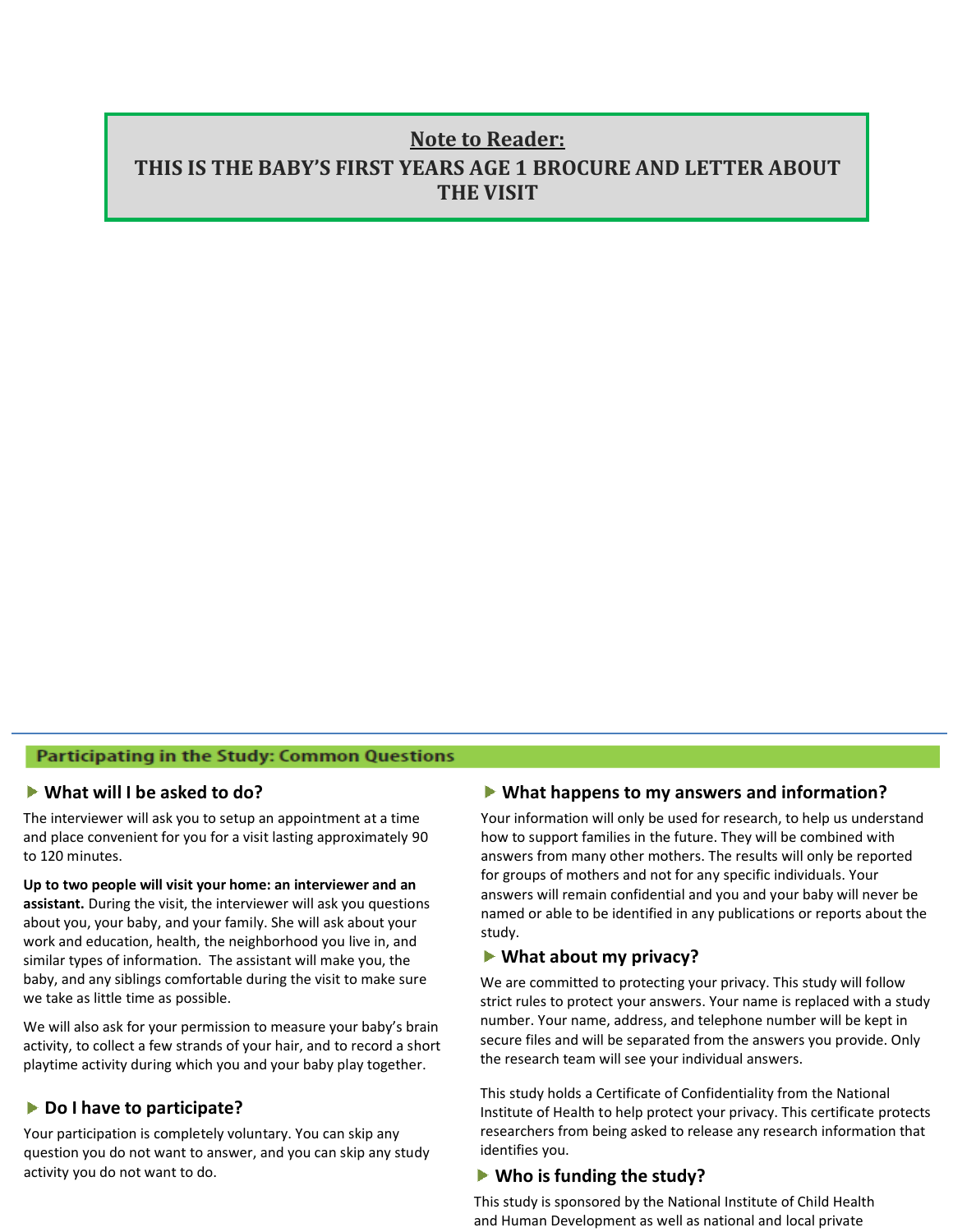**A study about family and life experiences during the critical first few years after a child's birth.**



*Interviews conducted by the University of Michigan on behalf of Columbia University, New York University, University of California at Irvine, the University of Wisconsin at Madison, University of Maryland and Duke University.*